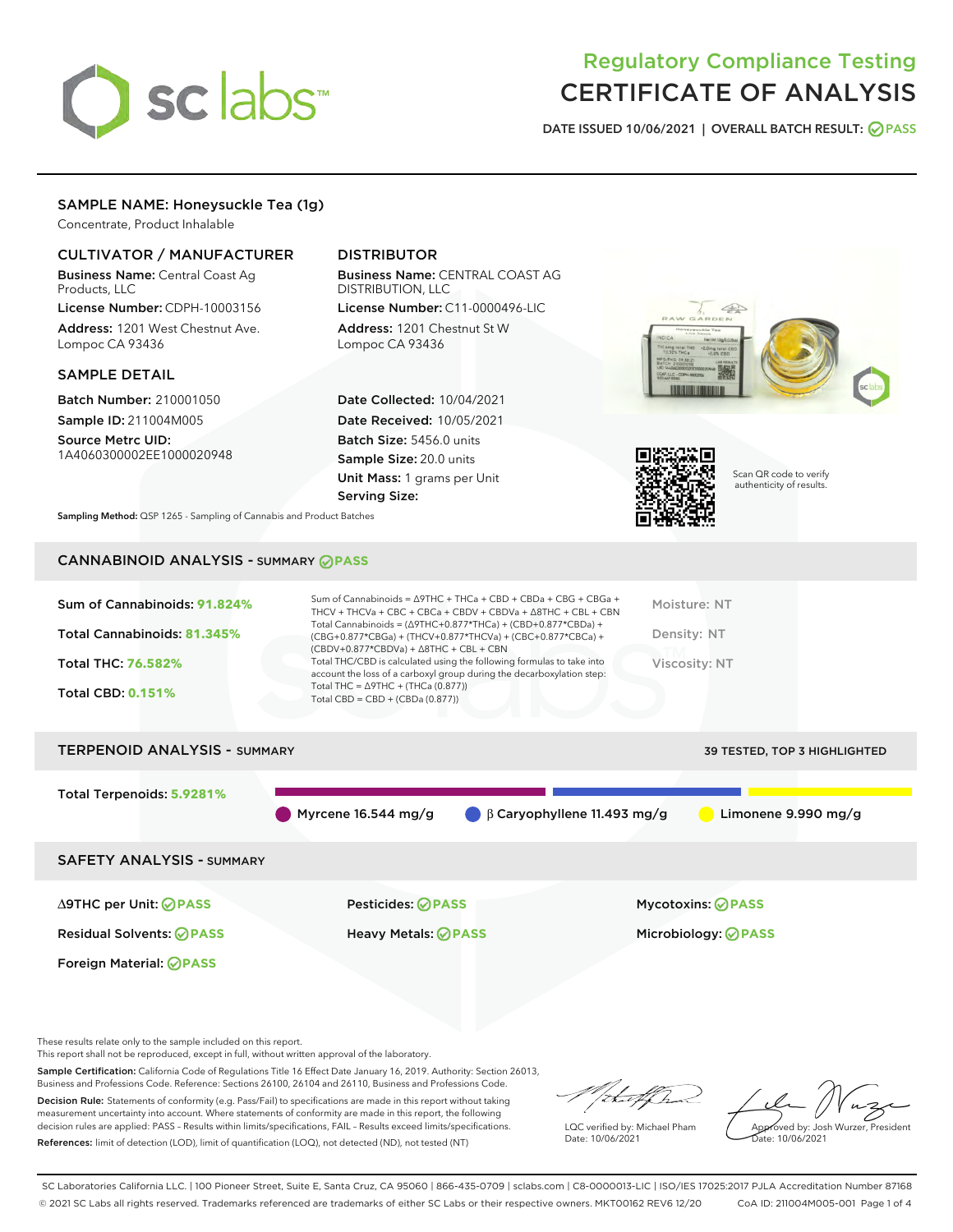



HONEYSUCKLE TEA (1G) | DATE ISSUED 10/06/2021 | OVERALL BATCH RESULT: **O PASS** 

#### CANNABINOID TEST RESULTS - 10/06/2021 2 PASS

Tested by high-performance liquid chromatography with diode-array detection (HPLC-DAD). **Method:** QSP 1157 - Analysis of Cannabinoids by HPLC-DAD

#### TOTAL CANNABINOIDS: **81.345%**

Total Cannabinoids (Total THC) + (Total CBD) + (Total CBG) + (Total THCV) + (Total CBC) + (Total CBDV) + ∆8THC + CBL + CBN

TOTAL THC: **76.582%** Total THC (∆9THC+0.877\*THCa)

TOTAL CBD: **0.151%**

Total CBD (CBD+0.877\*CBDa)

TOTAL CBG: 3.34% Total CBG (CBG+0.877\*CBGa)

TOTAL THCV: 0.459% Total THCV (THCV+0.877\*THCVa)

TOTAL CBC: 0.813% Total CBC (CBC+0.877\*CBCa)

TOTAL CBDV: ND Total CBDV (CBDV+0.877\*CBDVa)

| <b>COMPOUND</b>  | LOD/LOQ<br>(mg/g)          | <b>MEASUREMENT</b><br><b>UNCERTAINTY</b><br>mg/g | <b>RESULT</b><br>(mg/g) | <b>RESULT</b><br>(%) |
|------------------|----------------------------|--------------------------------------------------|-------------------------|----------------------|
| <b>THCa</b>      | 0.05/0.14                  | ±20.642                                          | 803.18                  | 80.318               |
| <b>A9THC</b>     | 0.06/0.26                  | ±2.113                                           | 61.43                   | 6.143                |
| <b>CBGa</b>      | 0.1/0.2                    | ±1.72                                            | 32.9                    | 3.29                 |
| <b>CBCa</b>      | 0.07 / 0.28                | ±0.453                                           | 9.27                    | 0.927                |
| <b>THCVa</b>     | 0.07/0.20                  | ±0.249                                           | 5.23                    | 0.523                |
| <b>CBG</b>       | 0.06/0.19                  | ±0.178                                           | 4.51                    | 0.451                |
| <b>CBDa</b>      | 0.02/0.19                  | ±0.050                                           | 1.72                    | 0.172                |
| $\triangle$ 8THC | 0.1/0.4                    | N/A                                              | <b>ND</b>               | <b>ND</b>            |
| <b>THCV</b>      | 0.1 / 0.2                  | N/A                                              | <b>ND</b>               | <b>ND</b>            |
| <b>CBD</b>       | 0.07/0.29                  | N/A                                              | <b>ND</b>               | <b>ND</b>            |
| <b>CBDV</b>      | 0.04 / 0.15                | N/A                                              | <b>ND</b>               | <b>ND</b>            |
| <b>CBDVa</b>     | 0.03/0.53                  | N/A                                              | <b>ND</b>               | <b>ND</b>            |
| <b>CBL</b>       | 0.06 / 0.24                | N/A                                              | <b>ND</b>               | <b>ND</b>            |
| <b>CBN</b>       | 0.1/0.3                    | N/A                                              | <b>ND</b>               | <b>ND</b>            |
| <b>CBC</b>       | 0.2 / 0.5                  | N/A                                              | <b>ND</b>               | <b>ND</b>            |
|                  | <b>SUM OF CANNABINOIDS</b> |                                                  | 918.24 mg/g             | 91.824%              |

#### **UNIT MASS: 1 grams per Unit**

| ∆9THC per Unit                        | 1120 per-package limit     | $61.43$ mg/unit<br><b>PASS</b> |
|---------------------------------------|----------------------------|--------------------------------|
| <b>Total THC per Unit</b>             |                            | 765.82 mg/unit                 |
| <b>CBD per Unit</b>                   |                            | <b>ND</b>                      |
| <b>Total CBD per Unit</b>             |                            | $1.51$ mg/unit                 |
| Sum of Cannabinoids<br>per Unit       |                            | 918.24 mg/unit                 |
| <b>Total Cannabinoids</b><br>per Unit |                            | 813.45 mg/unit                 |
| <b>MOISTURE TEST RESULT</b>           | <b>DENSITY TEST RESULT</b> | <b>VISCOSITY TEST RESULT</b>   |

Not Tested

Not Tested

Not Tested

#### TERPENOID TEST RESULTS - 10/06/2021

Terpene analysis utilizing gas chromatography-flame ionization detection (GC-FID). **Method:** QSP 1192 - Analysis of Terpenoids by GC-FID

| <b>COMPOUND</b>           | LOD/LOQ<br>(mg/g) | <b>MEASUREMENT</b><br><b>UNCERTAINTY</b><br>mg/g | <b>RESULT</b><br>(mg/g)                         | <b>RESULT</b><br>(%) |
|---------------------------|-------------------|--------------------------------------------------|-------------------------------------------------|----------------------|
| <b>Myrcene</b>            | 0.008 / 0.025     | ±0.2134                                          | 16.544                                          | 1.6544               |
| $\beta$ Caryophyllene     | 0.004 / 0.012     | ±0.4092                                          | 11.493                                          | 1.1493               |
| Limonene                  | 0.005 / 0.016     | ±0.1429                                          | 9.990                                           | 0.9990               |
| $\alpha$ Humulene         | 0.009 / 0.029     | ±0.1184                                          | 3.689                                           | 0.3689               |
| Linalool                  | 0.009 / 0.032     | ±0.1033                                          | 2.719                                           | 0.2719               |
| Ocimene                   | 0.011 / 0.038     | ±0.0849                                          | 2.645                                           | 0.2645               |
| $\alpha$ Pinene           | 0.005 / 0.017     | ±0.0194                                          | 2.260                                           | 0.2260               |
| $\beta$ Pinene            | 0.004 / 0.014     | ±0.0209                                          | 1.817                                           | 0.1817               |
| trans- $\beta$ -Farnesene | 0.008 / 0.025     | ±0.0510                                          | 1.436                                           | 0.1436               |
| Guaiol                    | 0.009 / 0.030     | ±0.0594                                          | 1.259                                           | 0.1259               |
| <b>Terpineol</b>          | 0.016 / 0.055     | ±0.0588                                          | 0.958                                           | 0.0958               |
| Fenchol                   | 0.010 / 0.034     | ±0.0346                                          | 0.893                                           | 0.0893               |
| $\alpha$ Bisabolol        | 0.008 / 0.026     | ±0.0436                                          | 0.816                                           | 0.0816               |
| Terpinolene               | 0.008 / 0.026     | ±0.0154                                          | 0.753                                           | 0.0753               |
| Caryophyllene<br>Oxide    | 0.010 / 0.033     | ±0.0202                                          | 0.439                                           | 0.0439               |
| Citronellol               | 0.003 / 0.010     | ±0.0170                                          | 0.348                                           | 0.0348               |
| <b>Borneol</b>            | 0.005 / 0.016     | ±0.0112                                          | 0.267                                           | 0.0267               |
| Valencene                 | 0.009 / 0.030     | ±0.0157                                          | 0.228                                           | 0.0228               |
| Camphene                  | 0.005 / 0.015     | ±0.0021                                          | 0.180                                           | 0.0180               |
| $\alpha$ Cedrene          | 0.005 / 0.016     | ±0.0048                                          | 0.161                                           | 0.0161               |
| Fenchone                  | 0.009 / 0.028     | ±0.0033                                          | 0.112                                           | 0.0112               |
| Geraniol                  | 0.002 / 0.007     | ±0.0028                                          | 0.064                                           | 0.0064               |
| Sabinene Hydrate          | 0.006 / 0.022     | ±0.0021                                          | 0.055                                           | 0.0055               |
| Nerol                     | 0.003 / 0.011     | ±0.0016                                          | 0.035                                           | 0.0035               |
| $\alpha$ Phellandrene     | 0.006 / 0.020     | ±0.0004                                          | 0.031                                           | 0.0031               |
| $\gamma$ Terpinene        | 0.006 / 0.018     | ±0.0004                                          | 0.025                                           | 0.0025               |
| $\alpha$ Terpinene        | 0.005 / 0.017     | ±0.0004                                          | 0.024                                           | 0.0024               |
| Eucalyptol                | 0.006 / 0.018     | ±0.0005                                          | 0.021                                           | 0.0021               |
| 3 Carene                  | 0.005 / 0.018     | ±0.0003                                          | 0.019                                           | 0.0019               |
| Sabinene                  | 0.004 / 0.014     | N/A                                              | $<$ LOQ                                         | $<$ LOQ              |
| Isoborneol                | 0.004 / 0.012     | N/A                                              | <loq< th=""><th><loq< th=""></loq<></th></loq<> | <loq< th=""></loq<>  |
| <b>Geranyl Acetate</b>    | 0.004 / 0.014     | N/A                                              | <loq< th=""><th><loq< th=""></loq<></th></loq<> | <loq< th=""></loq<>  |
| p-Cymene                  | 0.005 / 0.016     | N/A                                              | ND                                              | ND                   |
| (-)-Isopulegol            | 0.005 / 0.016     | N/A                                              | ND                                              | <b>ND</b>            |
| Camphor                   | 0.006 / 0.019     | N/A                                              | ND                                              | ND                   |
| Menthol                   | 0.008 / 0.025     | N/A                                              | ND                                              | ND                   |
| $R-(+)$ -Pulegone         | 0.003 / 0.011     | N/A                                              | ND                                              | <b>ND</b>            |
| Nerolidol                 | 0.009 / 0.028     | N/A                                              | ND                                              | ND                   |
| Cedrol                    | 0.008 / 0.027     | N/A                                              | ND                                              | <b>ND</b>            |
| <b>TOTAL TERPENOIDS</b>   |                   |                                                  | 59.281 mg/g                                     | 5.9281%              |

SC Laboratories California LLC. | 100 Pioneer Street, Suite E, Santa Cruz, CA 95060 | 866-435-0709 | sclabs.com | C8-0000013-LIC | ISO/IES 17025:2017 PJLA Accreditation Number 87168 © 2021 SC Labs all rights reserved. Trademarks referenced are trademarks of either SC Labs or their respective owners. MKT00162 REV6 12/20 CoA ID: 211004M005-001 Page 2 of 4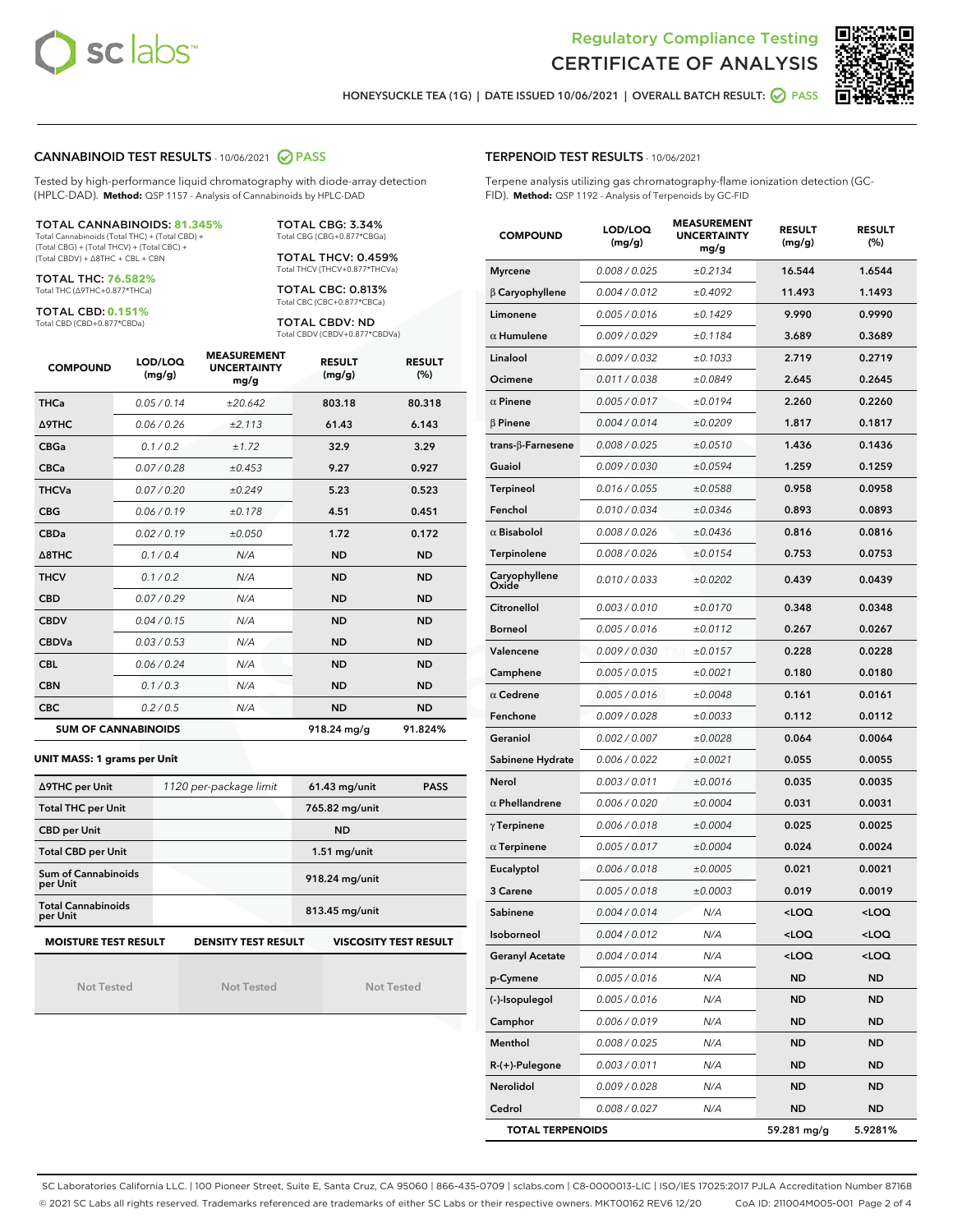



HONEYSUCKLE TEA (1G) | DATE ISSUED 10/06/2021 | OVERALL BATCH RESULT: @ PASS

#### CATEGORY 1 PESTICIDE TEST RESULTS - 10/06/2021 @ PASS

Pesticide and plant growth regulator analysis utilizing high-performance liquid chromatography-mass spectrometry (HPLC-MS) or gas chromatography-mass spectrometry (GC-MS). \*GC-MS utilized where indicated. **Method:** QSP 1212 - Analysis of Pesticides and Mycotoxins by LC-MS or QSP 1213 - Analysis of Pesticides by GC-MS

| Aldicarb<br>0.03 / 0.08<br><b>ND</b><br>$\ge$ LOD<br>N/A<br><b>PASS</b><br>Carbofuran<br>0.02/0.05<br>N/A<br><b>ND</b><br><b>PASS</b><br>$\ge$ LOD<br>Chlordane*<br>0.03 / 0.08<br><b>ND</b><br><b>PASS</b><br>$\ge$ LOD<br>N/A<br>0.03/0.10<br><b>ND</b><br><b>PASS</b><br>Chlorfenapyr*<br>$\ge$ LOD<br>N/A<br>0.02 / 0.06<br>N/A<br><b>ND</b><br><b>PASS</b><br>Chlorpyrifos<br>$\ge$ LOD<br>0.02 / 0.07<br>N/A<br><b>ND</b><br><b>PASS</b><br>Coumaphos<br>$>$ LOD<br><b>ND</b><br><b>PASS</b><br><b>Daminozide</b><br>0.02 / 0.07<br>$\ge$ LOD<br>N/A<br><b>DDVP</b><br>0.03/0.09<br>$\ge$ LOD<br>N/A<br><b>ND</b><br><b>PASS</b><br>(Dichlorvos)<br>Dimethoate<br><b>ND</b><br><b>PASS</b><br>0.03 / 0.08<br>$>$ LOD<br>N/A<br>Ethoprop(hos)<br>0.03/0.10<br>$\ge$ LOD<br>N/A<br><b>ND</b><br><b>PASS</b><br>0.02 / 0.06<br>$\ge$ LOD<br>N/A<br><b>ND</b><br><b>PASS</b><br>Etofenprox<br>Fenoxycarb<br>0.03 / 0.08<br>$>$ LOD<br>N/A<br><b>ND</b><br><b>PASS</b><br>0.03/0.08<br><b>ND</b><br><b>PASS</b><br>Fipronil<br>$\ge$ LOD<br>N/A<br>Imazalil<br>0.02 / 0.06<br>$>$ LOD<br>N/A<br><b>ND</b><br><b>PASS</b><br>Methiocarb<br>0.02 / 0.07<br>N/A<br><b>ND</b><br><b>PASS</b><br>$\ge$ LOD<br>Methyl<br>0.03/0.10<br>$\ge$ LOD<br>N/A<br><b>ND</b><br><b>PASS</b><br>parathion<br>0.03/0.09<br>$\ge$ LOD<br>N/A<br><b>ND</b><br><b>PASS</b><br><b>Mevinphos</b><br>Paclobutrazol<br>0.02 / 0.05<br>$\ge$ LOD<br>N/A<br><b>ND</b><br><b>PASS</b><br>0.03/0.09<br>N/A<br>$\ge$ LOD<br><b>ND</b><br><b>PASS</b><br>Propoxur<br>0.03 / 0.08<br><b>ND</b><br><b>PASS</b><br>Spiroxamine<br>$\ge$ LOD<br>N/A<br><b>PASS</b><br>Thiacloprid<br>0.03/0.10<br>$\ge$ LOD<br>N/A<br><b>ND</b> | <b>COMPOUND</b> | LOD/LOQ<br>$(\mu g/g)$ | <b>ACTION</b><br><b>LIMIT</b><br>$(\mu g/g)$ | <b>MEASUREMENT</b><br><b>UNCERTAINTY</b><br>$\mu$ g/g | <b>RESULT</b><br>$(\mu g/g)$ | <b>RESULT</b> |
|------------------------------------------------------------------------------------------------------------------------------------------------------------------------------------------------------------------------------------------------------------------------------------------------------------------------------------------------------------------------------------------------------------------------------------------------------------------------------------------------------------------------------------------------------------------------------------------------------------------------------------------------------------------------------------------------------------------------------------------------------------------------------------------------------------------------------------------------------------------------------------------------------------------------------------------------------------------------------------------------------------------------------------------------------------------------------------------------------------------------------------------------------------------------------------------------------------------------------------------------------------------------------------------------------------------------------------------------------------------------------------------------------------------------------------------------------------------------------------------------------------------------------------------------------------------------------------------------------------------------------------------------------------------------------------------------|-----------------|------------------------|----------------------------------------------|-------------------------------------------------------|------------------------------|---------------|
|                                                                                                                                                                                                                                                                                                                                                                                                                                                                                                                                                                                                                                                                                                                                                                                                                                                                                                                                                                                                                                                                                                                                                                                                                                                                                                                                                                                                                                                                                                                                                                                                                                                                                                |                 |                        |                                              |                                                       |                              |               |
|                                                                                                                                                                                                                                                                                                                                                                                                                                                                                                                                                                                                                                                                                                                                                                                                                                                                                                                                                                                                                                                                                                                                                                                                                                                                                                                                                                                                                                                                                                                                                                                                                                                                                                |                 |                        |                                              |                                                       |                              |               |
|                                                                                                                                                                                                                                                                                                                                                                                                                                                                                                                                                                                                                                                                                                                                                                                                                                                                                                                                                                                                                                                                                                                                                                                                                                                                                                                                                                                                                                                                                                                                                                                                                                                                                                |                 |                        |                                              |                                                       |                              |               |
|                                                                                                                                                                                                                                                                                                                                                                                                                                                                                                                                                                                                                                                                                                                                                                                                                                                                                                                                                                                                                                                                                                                                                                                                                                                                                                                                                                                                                                                                                                                                                                                                                                                                                                |                 |                        |                                              |                                                       |                              |               |
|                                                                                                                                                                                                                                                                                                                                                                                                                                                                                                                                                                                                                                                                                                                                                                                                                                                                                                                                                                                                                                                                                                                                                                                                                                                                                                                                                                                                                                                                                                                                                                                                                                                                                                |                 |                        |                                              |                                                       |                              |               |
|                                                                                                                                                                                                                                                                                                                                                                                                                                                                                                                                                                                                                                                                                                                                                                                                                                                                                                                                                                                                                                                                                                                                                                                                                                                                                                                                                                                                                                                                                                                                                                                                                                                                                                |                 |                        |                                              |                                                       |                              |               |
|                                                                                                                                                                                                                                                                                                                                                                                                                                                                                                                                                                                                                                                                                                                                                                                                                                                                                                                                                                                                                                                                                                                                                                                                                                                                                                                                                                                                                                                                                                                                                                                                                                                                                                |                 |                        |                                              |                                                       |                              |               |
|                                                                                                                                                                                                                                                                                                                                                                                                                                                                                                                                                                                                                                                                                                                                                                                                                                                                                                                                                                                                                                                                                                                                                                                                                                                                                                                                                                                                                                                                                                                                                                                                                                                                                                |                 |                        |                                              |                                                       |                              |               |
|                                                                                                                                                                                                                                                                                                                                                                                                                                                                                                                                                                                                                                                                                                                                                                                                                                                                                                                                                                                                                                                                                                                                                                                                                                                                                                                                                                                                                                                                                                                                                                                                                                                                                                |                 |                        |                                              |                                                       |                              |               |
|                                                                                                                                                                                                                                                                                                                                                                                                                                                                                                                                                                                                                                                                                                                                                                                                                                                                                                                                                                                                                                                                                                                                                                                                                                                                                                                                                                                                                                                                                                                                                                                                                                                                                                |                 |                        |                                              |                                                       |                              |               |
|                                                                                                                                                                                                                                                                                                                                                                                                                                                                                                                                                                                                                                                                                                                                                                                                                                                                                                                                                                                                                                                                                                                                                                                                                                                                                                                                                                                                                                                                                                                                                                                                                                                                                                |                 |                        |                                              |                                                       |                              |               |
|                                                                                                                                                                                                                                                                                                                                                                                                                                                                                                                                                                                                                                                                                                                                                                                                                                                                                                                                                                                                                                                                                                                                                                                                                                                                                                                                                                                                                                                                                                                                                                                                                                                                                                |                 |                        |                                              |                                                       |                              |               |
|                                                                                                                                                                                                                                                                                                                                                                                                                                                                                                                                                                                                                                                                                                                                                                                                                                                                                                                                                                                                                                                                                                                                                                                                                                                                                                                                                                                                                                                                                                                                                                                                                                                                                                |                 |                        |                                              |                                                       |                              |               |
|                                                                                                                                                                                                                                                                                                                                                                                                                                                                                                                                                                                                                                                                                                                                                                                                                                                                                                                                                                                                                                                                                                                                                                                                                                                                                                                                                                                                                                                                                                                                                                                                                                                                                                |                 |                        |                                              |                                                       |                              |               |
|                                                                                                                                                                                                                                                                                                                                                                                                                                                                                                                                                                                                                                                                                                                                                                                                                                                                                                                                                                                                                                                                                                                                                                                                                                                                                                                                                                                                                                                                                                                                                                                                                                                                                                |                 |                        |                                              |                                                       |                              |               |
|                                                                                                                                                                                                                                                                                                                                                                                                                                                                                                                                                                                                                                                                                                                                                                                                                                                                                                                                                                                                                                                                                                                                                                                                                                                                                                                                                                                                                                                                                                                                                                                                                                                                                                |                 |                        |                                              |                                                       |                              |               |
|                                                                                                                                                                                                                                                                                                                                                                                                                                                                                                                                                                                                                                                                                                                                                                                                                                                                                                                                                                                                                                                                                                                                                                                                                                                                                                                                                                                                                                                                                                                                                                                                                                                                                                |                 |                        |                                              |                                                       |                              |               |
|                                                                                                                                                                                                                                                                                                                                                                                                                                                                                                                                                                                                                                                                                                                                                                                                                                                                                                                                                                                                                                                                                                                                                                                                                                                                                                                                                                                                                                                                                                                                                                                                                                                                                                |                 |                        |                                              |                                                       |                              |               |
|                                                                                                                                                                                                                                                                                                                                                                                                                                                                                                                                                                                                                                                                                                                                                                                                                                                                                                                                                                                                                                                                                                                                                                                                                                                                                                                                                                                                                                                                                                                                                                                                                                                                                                |                 |                        |                                              |                                                       |                              |               |
|                                                                                                                                                                                                                                                                                                                                                                                                                                                                                                                                                                                                                                                                                                                                                                                                                                                                                                                                                                                                                                                                                                                                                                                                                                                                                                                                                                                                                                                                                                                                                                                                                                                                                                |                 |                        |                                              |                                                       |                              |               |
|                                                                                                                                                                                                                                                                                                                                                                                                                                                                                                                                                                                                                                                                                                                                                                                                                                                                                                                                                                                                                                                                                                                                                                                                                                                                                                                                                                                                                                                                                                                                                                                                                                                                                                |                 |                        |                                              |                                                       |                              |               |

#### CATEGORY 2 PESTICIDE TEST RESULTS - 10/06/2021 @ PASS

| <b>COMPOUND</b>          | LOD/LOQ<br>$(\mu g/g)$ | <b>ACTION</b><br><b>LIMIT</b><br>$(\mu g/g)$ | <b>MEASUREMENT</b><br><b>UNCERTAINTY</b><br>$\mu$ g/g | <b>RESULT</b><br>$(\mu g/g)$ | <b>RESULT</b> |
|--------------------------|------------------------|----------------------------------------------|-------------------------------------------------------|------------------------------|---------------|
| Abamectin                | 0.03/0.10              | 0.1                                          | N/A                                                   | <b>ND</b>                    | <b>PASS</b>   |
| Acephate                 | 0.02/0.07              | 0.1                                          | N/A                                                   | <b>ND</b>                    | <b>PASS</b>   |
| Acequinocyl              | 0.02/0.07              | 0.1                                          | N/A                                                   | <b>ND</b>                    | <b>PASS</b>   |
| Acetamiprid              | 0.02/0.05              | 0.1                                          | N/A                                                   | <b>ND</b>                    | <b>PASS</b>   |
| Azoxystrobin             | 0.02/0.07              | 0.1                                          | N/A                                                   | <b>ND</b>                    | <b>PASS</b>   |
| <b>Bifenazate</b>        | 0.01/0.04              | 0.1                                          | N/A                                                   | <b>ND</b>                    | <b>PASS</b>   |
| <b>Bifenthrin</b>        | 0.02 / 0.05            | 3                                            | N/A                                                   | <b>ND</b>                    | <b>PASS</b>   |
| <b>Boscalid</b>          | 0.03/0.09              | 0.1                                          | N/A                                                   | <b>ND</b>                    | <b>PASS</b>   |
| Captan                   | 0.19/0.57              | 0.7                                          | N/A                                                   | <b>ND</b>                    | <b>PASS</b>   |
| Carbaryl                 | 0.02/0.06              | 0.5                                          | N/A                                                   | <b>ND</b>                    | <b>PASS</b>   |
| Chlorantranilip-<br>role | 0.04/0.12              | 10                                           | N/A                                                   | <b>ND</b>                    | <b>PASS</b>   |
| Clofentezine             | 0.03/0.09              | 0.1                                          | N/A                                                   | <b>ND</b>                    | <b>PASS</b>   |

#### CATEGORY 2 PESTICIDE TEST RESULTS - 10/06/2021 continued

| <b>COMPOUND</b>               | LOD/LOQ<br>(µg/g) | <b>ACTION</b><br>LIMIT<br>$(\mu g/g)$ | <b>MEASUREMENT</b><br><b>UNCERTAINTY</b><br>µg/g | <b>RESULT</b><br>(µg/g) | <b>RESULT</b> |
|-------------------------------|-------------------|---------------------------------------|--------------------------------------------------|-------------------------|---------------|
| Cyfluthrin                    | 0.12 / 0.38       | $\overline{c}$                        | N/A                                              | ND                      | <b>PASS</b>   |
| Cypermethrin                  | 0.11 / 0.32       | $\mathcal{I}$                         | N/A                                              | ND                      | PASS          |
| <b>Diazinon</b>               | 0.02 / 0.05       | 0.1                                   | N/A                                              | <b>ND</b>               | <b>PASS</b>   |
| Dimethomorph                  | 0.03 / 0.09       | 2                                     | N/A                                              | ND                      | PASS          |
| Etoxazole                     | 0.02 / 0.06       | 0.1                                   | N/A                                              | ND                      | <b>PASS</b>   |
| Fenhexamid                    | 0.03 / 0.09       | 0.1                                   | N/A                                              | ND                      | <b>PASS</b>   |
| Fenpyroximate                 | 0.02 / 0.06       | 0.1                                   | N/A                                              | <b>ND</b>               | <b>PASS</b>   |
| Flonicamid                    | 0.03 / 0.10       | 0.1                                   | N/A                                              | ND                      | <b>PASS</b>   |
| Fludioxonil                   | 0.03 / 0.10       | 0.1                                   | N/A                                              | ND                      | <b>PASS</b>   |
| Hexythiazox                   | 0.02 / 0.07       | 0.1                                   | N/A                                              | ND                      | <b>PASS</b>   |
| Imidacloprid                  | 0.04 / 0.11       | 5                                     | N/A                                              | ND                      | <b>PASS</b>   |
| Kresoxim-methyl               | 0.02 / 0.07       | 0.1                                   | N/A                                              | ND                      | <b>PASS</b>   |
| Malathion                     | 0.03 / 0.09       | 0.5                                   | N/A                                              | ND                      | <b>PASS</b>   |
| Metalaxyl                     | 0.02 / 0.07       | $\overline{c}$                        | N/A                                              | ND                      | <b>PASS</b>   |
| Methomyl                      | 0.03 / 0.10       | $\mathbf{1}$                          | N/A                                              | ND                      | <b>PASS</b>   |
| Myclobutanil                  | 0.03 / 0.09       | 0.1                                   | N/A                                              | <b>ND</b>               | <b>PASS</b>   |
| Naled                         | 0.02 / 0.07       | 0.1                                   | N/A                                              | ND                      | <b>PASS</b>   |
| Oxamyl                        | 0.04 / 0.11       | 0.5                                   | N/A                                              | ND                      | PASS          |
| Pentachloronitro-<br>benzene* | 0.03 / 0.09       | 0.1                                   | N/A                                              | ND                      | <b>PASS</b>   |
| Permethrin                    | 0.04 / 0.12       | 0.5                                   | N/A                                              | ND                      | <b>PASS</b>   |
| Phosmet                       | 0.03 / 0.10       | 0.1                                   | N/A                                              | ND                      | <b>PASS</b>   |
| Piperonylbu-<br>toxide        | 0.02 / 0.07       | 3                                     | N/A                                              | <b>ND</b>               | <b>PASS</b>   |
| Prallethrin                   | 0.03 / 0.08       | 0.1                                   | N/A                                              | ND                      | <b>PASS</b>   |
| Propiconazole                 | 0.02 / 0.07       | 0.1                                   | N/A                                              | <b>ND</b>               | <b>PASS</b>   |
| Pyrethrins                    | 0.04 / 0.12       | 0.5                                   | N/A                                              | ND                      | PASS          |
| Pyridaben                     | 0.02 / 0.07       | 0.1                                   | N/A                                              | <b>ND</b>               | <b>PASS</b>   |
| Spinetoram                    | 0.02 / 0.07       | 0.1                                   | N/A                                              | ND                      | <b>PASS</b>   |
| Spinosad                      | 0.02 / 0.07       | 0.1                                   | N/A                                              | ND                      | PASS          |
| Spiromesifen                  | 0.02 / 0.05       | 0.1                                   | N/A                                              | <b>ND</b>               | <b>PASS</b>   |
| Spirotetramat                 | 0.02 / 0.06       | 0.1                                   | N/A                                              | ND                      | <b>PASS</b>   |
| Tebuconazole                  | 0.02 / 0.07       | 0.1                                   | N/A                                              | ND                      | <b>PASS</b>   |
| Thiamethoxam                  | 0.03 / 0.10       | 5                                     | N/A                                              | <b>ND</b>               | <b>PASS</b>   |
| Trifloxystrobin               | 0.03 / 0.08       | 0.1                                   | N/A                                              | <b>ND</b>               | <b>PASS</b>   |

SC Laboratories California LLC. | 100 Pioneer Street, Suite E, Santa Cruz, CA 95060 | 866-435-0709 | sclabs.com | C8-0000013-LIC | ISO/IES 17025:2017 PJLA Accreditation Number 87168 © 2021 SC Labs all rights reserved. Trademarks referenced are trademarks of either SC Labs or their respective owners. MKT00162 REV6 12/20 CoA ID: 211004M005-001 Page 3 of 4